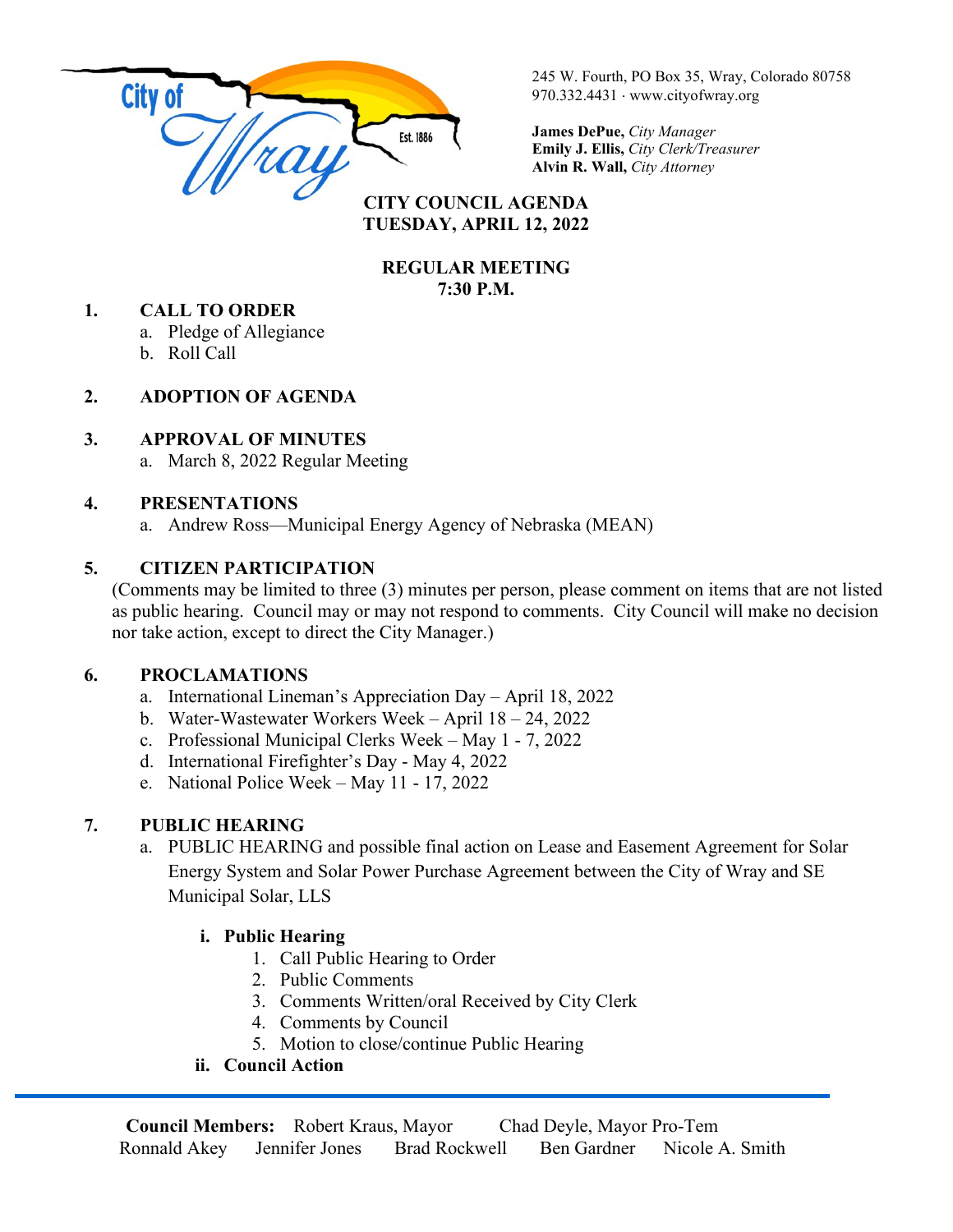# **8. CONSENT AGENDA**

The listing under "Consent Agenda" is a group of items to be acted on with a single motion and vote. This agenda is designed to expedite the handling of limited routine matters of City Council. The mayor will ask if anyone wishes to have any specific item removed from the Consent Agenda for discussion. Agenda items to be "pulled" off the Consent Agenda will be considered separately.

- a. Airport Hangar Lease #23A—McDaniel Enterprises LLC
- b. Airport Hangar Lease #23B—David Crossland
- c. Airport Hangar Lease #24—Cody Perrin
- d. Airport Hangar Lease #25—Aurora Cooperative Elevator Company
- e. Airport Hangar Lease #27—Randall L. Ware
- f. Airport Hangar Lease #29—Nutrien Ag Solutions, Inc
- g. Resolution 09-2022-Reguarding the Completion of the Main Street Water Line Project

#### **9. PUBLIC HEARING**

a. Second reading, PUBLIC HEARING and possible final action on Ordinance No. 635— Authorizing Sale of Certain Real Property to Scott and Pamela Weaver

#### **i. Public Hearing**

- 1. Call Public Hearing to Order
- 2. Public Comments
- 3. Comments Written/oral Received by City Clerk
- 4. Comments by Council
- 5. Motion to close/continue Public Hearing

# **ii. Council Action**

# **10. NEW BUSINESS**

- a. Resolution 10-2022—Authorizing Amendments to the Wray Museum Operation Management **Policy**
- b. Addenda No. 1 to the Memorandum of Understanding between The City of Wray and The East Yuma County Historical Society
- c. Amendments to Title 18: Zoning—Schedule Public Hearing
- d. Colorado Regional Opioid Intergovernmental Agreement

# **11. REPORTS**

- a. City Manager's Report
- b. Finance Report
- c. Approval of Bills

# **12. DISCUSSION**

- a. State-Run Paid Family Medical Leave Insurance (FAMLI) Program
- b. Multi Modal Options Fund (MMOF) CDOT Grant Update
- c. Recycling Rebate Grant Application